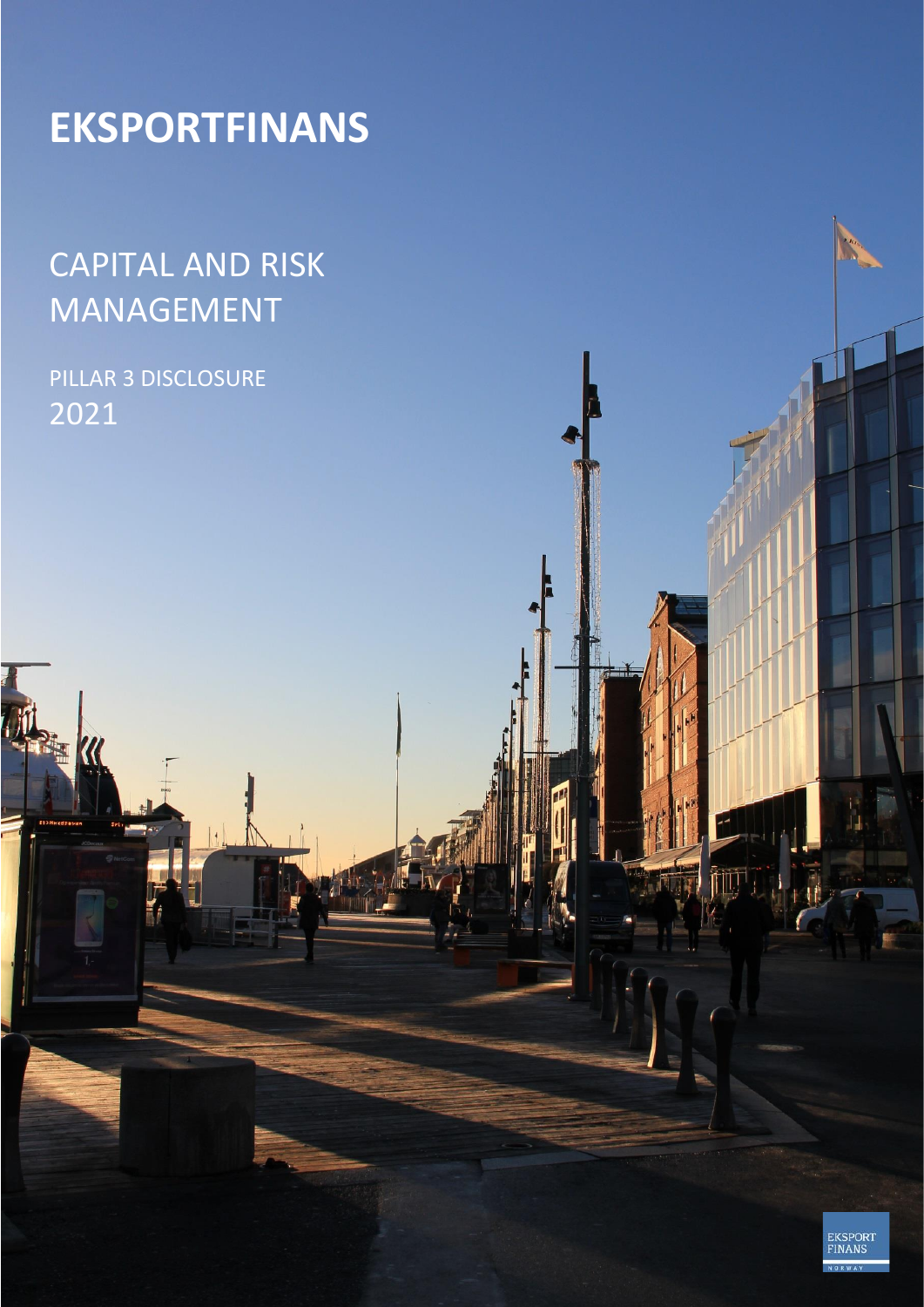| 1                       |       |  |
|-------------------------|-------|--|
|                         | 1.1   |  |
| $\overline{2}$          |       |  |
|                         | 2.1   |  |
|                         | 2.1.1 |  |
|                         | 2.1.2 |  |
|                         | 2.1.3 |  |
| $\overline{\mathbf{3}}$ |       |  |
|                         | 3.1   |  |
| 4                       |       |  |
|                         | 4.1   |  |
|                         | 4.2   |  |
|                         |       |  |
| 5                       |       |  |
|                         | 5.1   |  |
|                         | 5.1.1 |  |
|                         | 5.1.2 |  |
|                         | 5.1.3 |  |
|                         | 5.1.4 |  |
|                         | 5.2   |  |
|                         | 5.2.1 |  |
|                         | 5.2.2 |  |
|                         | 5.3   |  |
|                         | 5.3.1 |  |
|                         | 5.3.2 |  |
| 6                       |       |  |
|                         | 6.1   |  |
|                         | 6.2   |  |
|                         | 6.3   |  |

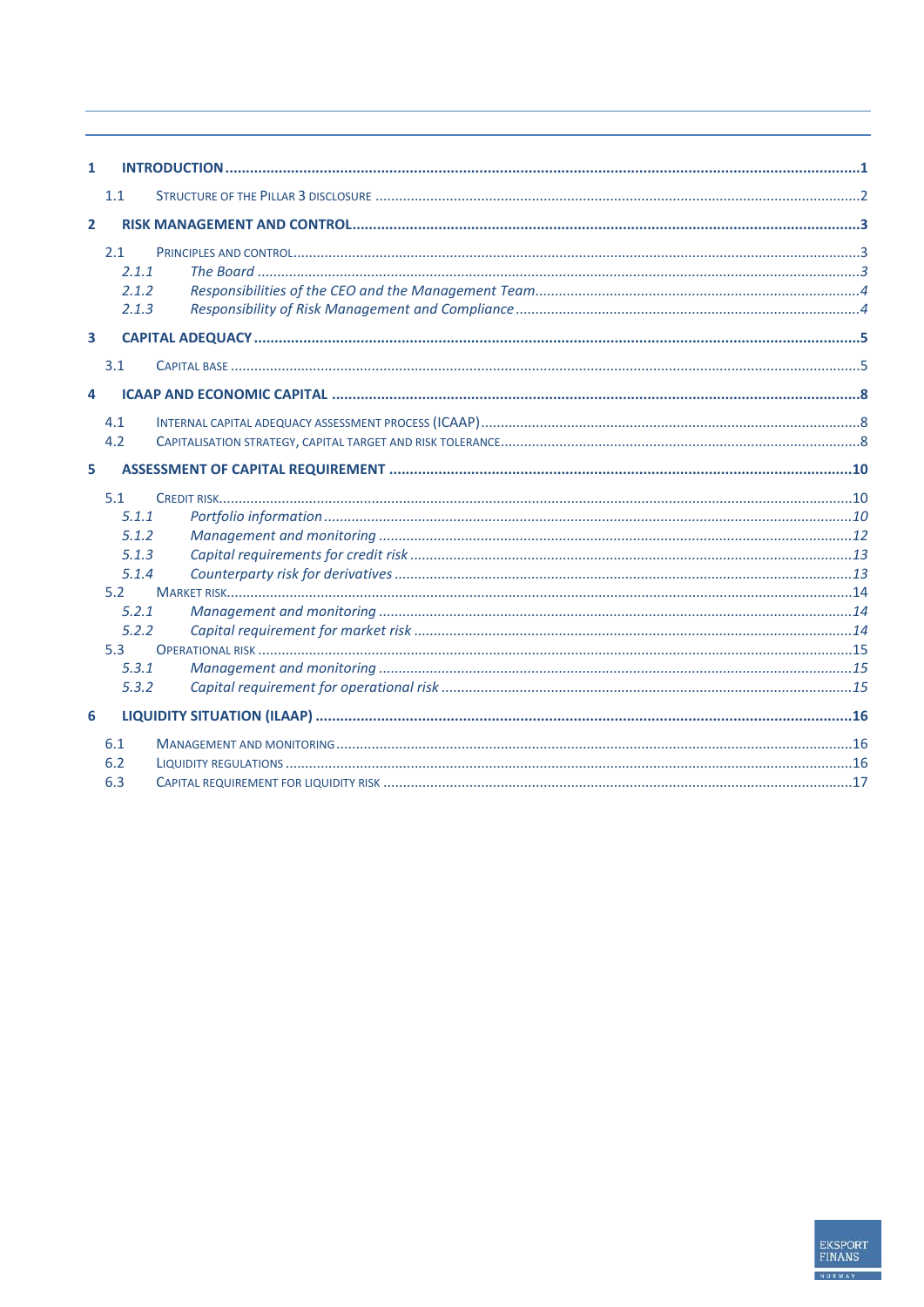#### <span id="page-2-0"></span>**1 INTRODUCTION**

This report contains information about risk management, risk measurement and capital adequacy in accordance with the capital adequacy regulation. The Capital Requirements Directive (CRD IV) and Capital Requirements Regulations (CRR) were implemented in Norway from 31. December 2019.

The capital adequacy regulations consist of three pillars. Pillar 1 establishes minimum capital requirements, defines eligible capital instruments and describes methods for calculating riskweighted assets. Pillar 2 consists of requirements for the Internal Capital Adequacy Assessment Process (ICAAP) to ensure adequate capital to cover all risks, including risk types in addition to those described in Pillar 1. In connection with the ICAAP process, the liquidity situation is reviewed in the Internal Liquidity Adequacy Assessment Process (ILAAP). Pillar 3 describes the disclosure requirements.

The EU's Bank Recovery and Resolution Directive (BRRD) includes requirements for the preparation of recovery plans to deal with financially stressful situations. Eksportfinans' recovery plan is incorporated in the ICAAP document.

Eksportfinans continues to operate and manage its existing loan portfolio and other commitments with the objective of maintaining company value. The overall focus is to ensure that the company has sufficient funds to meet its obligations.

Eksportfinans´ risk profile is conservative. Capital adequacy is above the internally set risk capital level. Through the ICAAP-process, the board has decided that the company´s risk capital level should be NOK 1.8 billion including NOK 0.8 billion to cover large exposure regulations.

At year-end 2021, Eksportfinans had a core capital ratio of 156.6 percent. At year-end 2020, the core capital ratio was 124.5 percent. Leverage ratio was 56.3 percent as of December 31, 2021 compared to 41,5 percent as of December 31, 2020.

The Pillar 3 report is updated annually and describes methods used in calculating the minimum capital requirement for credit risk, market risk and operational risk. In addition to these risk areas, concentration risk and business and strategic risk, are considered for possible additional capital.

The Board of Directors ("the Board") approves the Pillar 3 report. The report is not subject to audit.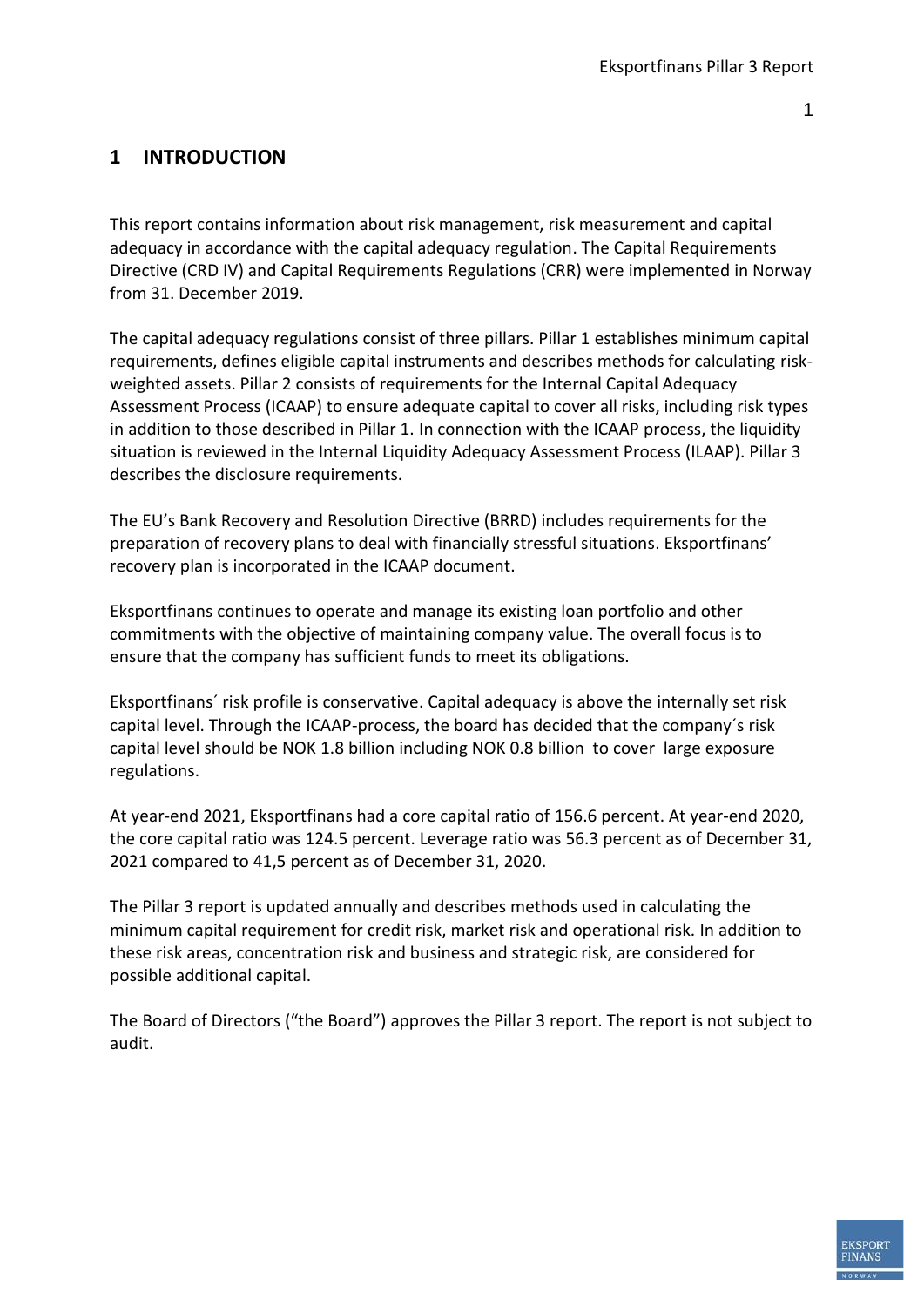#### <span id="page-3-0"></span>**1.1 Structure of the Pillar 3 disclosure**

Eksportfinans calculates the minimum capital requirement, Pillar 1, by using the standardised method for credit risk, and the basic indicator approach calculating capital for operational risk.

In the company's own risk assessment under Pillar 2, expected financial results are considered adjusted in accordance with qualified impact assessments from an adverse scenario for risk categories that are identified as significant for the company.

This Pillar 3 report is structured as follows:

- Chapter 2 (risk management and control) describes Eksportfinans' overall risk and capital management procedures.
- Chapter 3 (capital adequacy) provides information on items included in Eksportfinans' capital base. The chapter also gives a capital adequacy analysis.
- Chapter 4 (ICAAP and internal capital requirement) describes Eksportfinans' internal capital adequacy assessment process and the methods which apply to items included in Eksportfinans' capital base.
- Chapter 5 (own assessment of capital requirements) contains information on how Eksportfinans identifies and analyses credit risk, market risk, operational risk, concentration risk. For all important risk categories, the chapter describes risk management, risk control and capital requirements.
- Chapter 6 (liquidity risk and ILAAP) provides information about liquidity risk and regulations.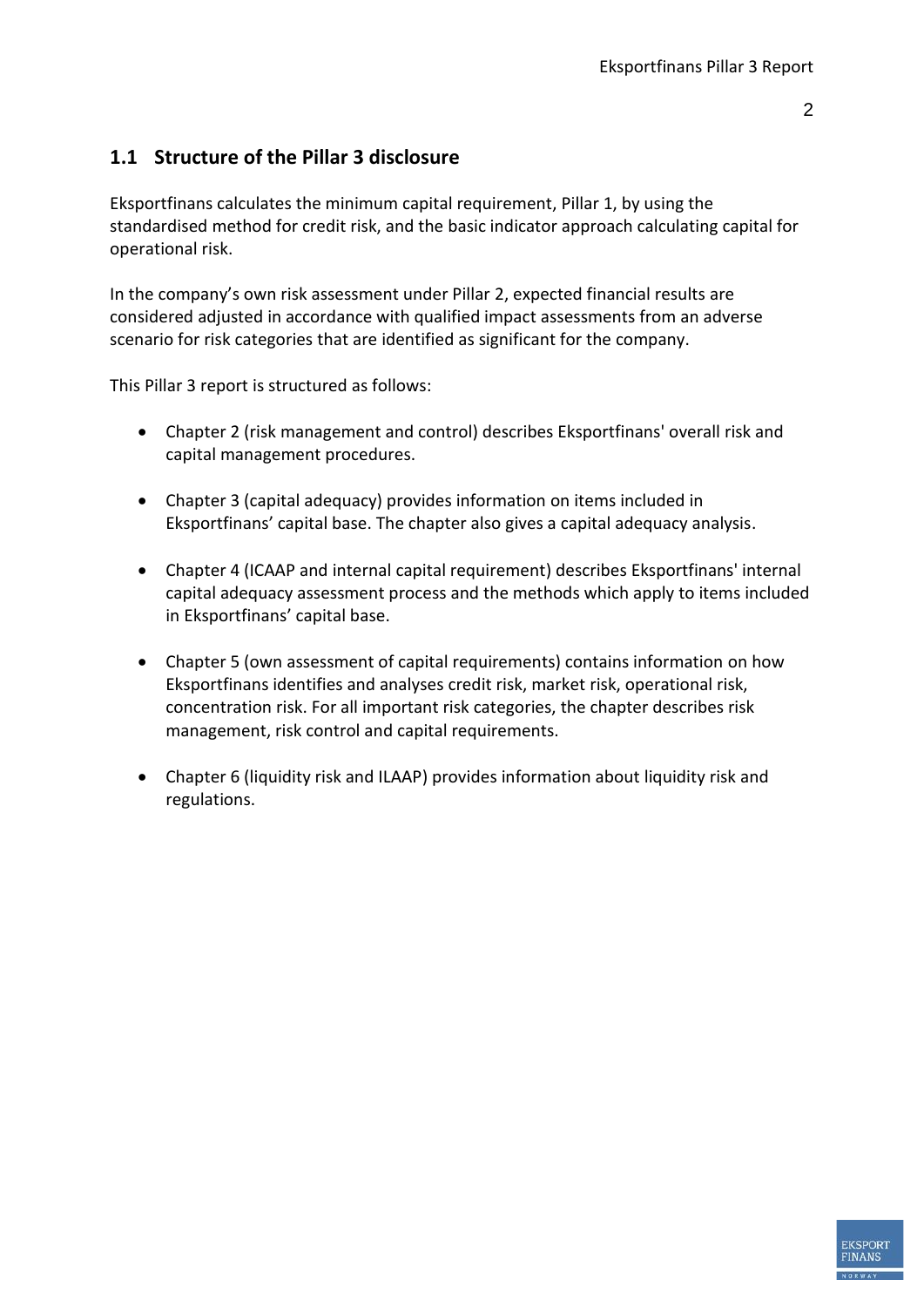#### <span id="page-4-0"></span>**2 RISK MANAGEMENT AND CONTROL**

Risk and capital are managed through a framework of principles, organizational structures as well as measurement and monitoring processes that are closely aligned with the activities of the business areas. Eksportfinans' current strategy is to actively manage the outstanding portfolio of loans, securities portfolio and bond debt.

#### <span id="page-4-1"></span>**2.1 Principles and control**

Risk and capital management in Eksportfinans are governed by a framework of principles and procedures stated in guidelines set by the Board. In addition to defining authorities and key responsibilities, the guidelines are set to ensure that risk and capital are being measured, reported, monitored and controlled according to the overall risk strategy of the company.

Eksportfinans organizational structure, has three lines of defense for the management of risk.

The first line is the responsibility where the risk is taken. Every employee needs to understand the risk in their daily work and carry out internal control- Each business unit must perform day-to-day activities within set limits and follow up the daily internal control. Each business unit is responsible for monitoring market movements that could cause a potential breach of limits and to make sure that risk reducing actions are taken, if necessary.

The second line of defense is provided by Risk Management and Compliance, that provides the necessary tools and systems to support the business units in identifying, managing and monitoring risks. Risk Management and compliance reports are issued to the Chief Executive Officer ("CEO") and the Board.

The third line of defense is provided by the internal audit function. This function makes an independent assessment of risk management and internal control. The internal audit is independent and reports directly to the Board.

The purpose of internal control is to assure efficiency, reliable reporting, and compliance with laws, regulation, guidelines and internal policies.

#### <span id="page-4-2"></span>**2.1.1 The Board**

The Board has the ultimate responsibility for assessing the company´s overall risk and setting limits for accepted risk exposure. The Board is provided with sufficient periodic information to assess the company´s risk and capital management.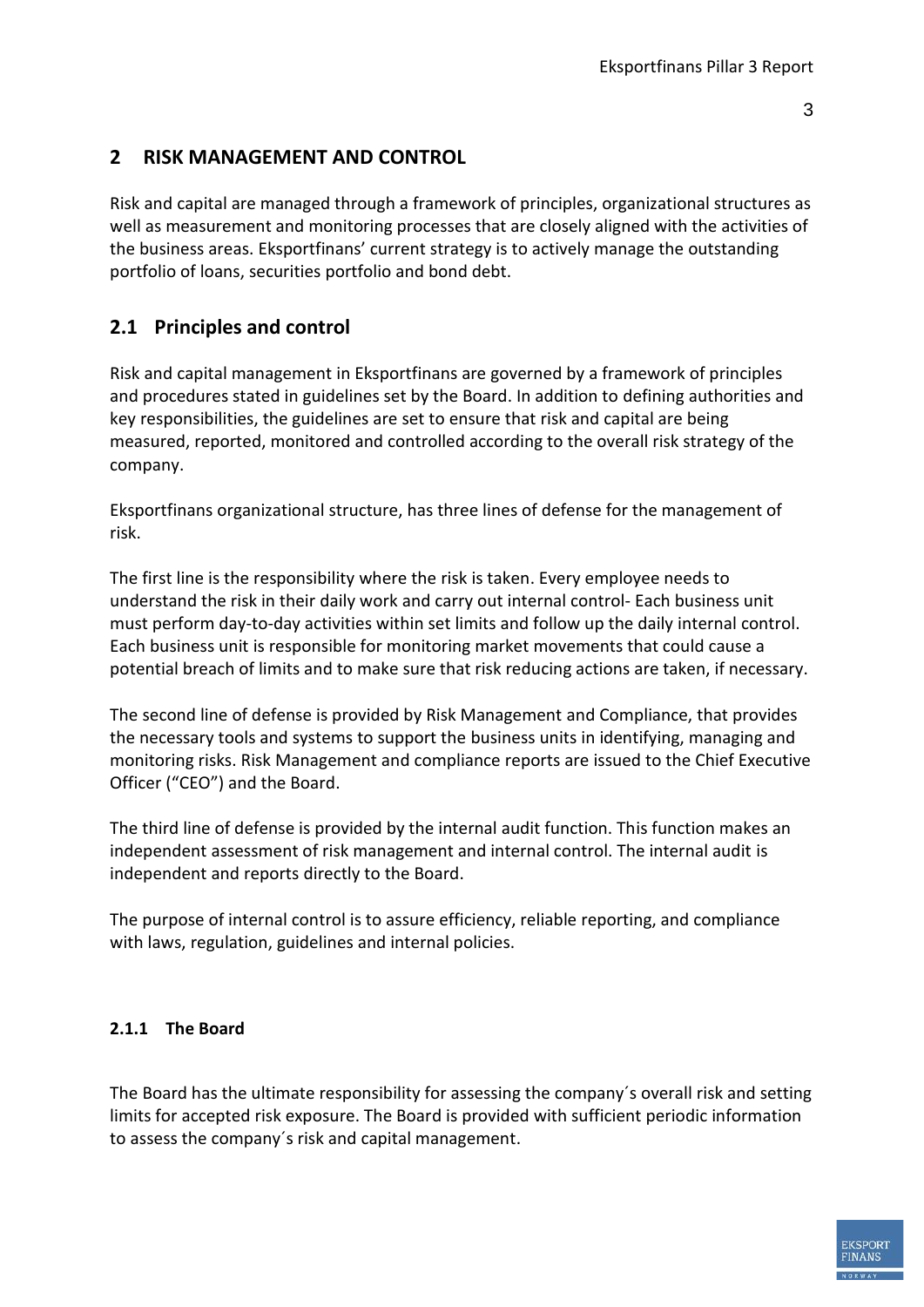**EKSPORT** 

The Board is responsible for external reporting of financial results, risk information and capital adequacy regulations. The Remuneration committee is responsible for preparing proposals for the Board on remuneration related issues.

#### <span id="page-5-0"></span>**2.1.2 Responsibilities of the CEO and the Management Team**

The CEO has the overall responsibility for risk management including setting guidelines, approving risk within set limits, monitoring all exposures, ensuring adequate controls, and reporting on limit excesses and loss events.

A number of committees assist the Management Team in monitoring and controlling risks, the most important being the Asset and Liability Management group (ALM), the Investment Committee and the Credit Committee.

#### <span id="page-5-1"></span>**2.1.3 Responsibility of Risk Management and Compliance**

Risk Management and compliance is responsible for ensuring compliance with risk management policies, procedures and guidelines such as counterparty credit quality and risk limits, as well as risk pricing, asset and liability projections, sensitivity analysis and mark to market calculations for external reporting. Relevant new laws and regulations are monitored. Risk Management and compliance ensures implementations of routines and internal controls within the organization to comply with laws, regulations and policies.

The purpose of internal control is to assure efficiency, reliable reporting, and compliance with laws, regulation, guidelines and internal policies.

Quarterly the Board receives both risk and compliance reports from Risk Management and Compliance with an overview and evaluation of the company´s current risk situation. An evaluation of the risk situation is also a key part of Eksportfinans' monthly management report.

Every year, Risk Management produces an ICAAP report which describes the company´s own assessment of capital requirements and capital. The disclosure information (Pillar 3) is also produced annually.

The company´s risk and compliance policies and guidelines are reviewed and updated at least annually.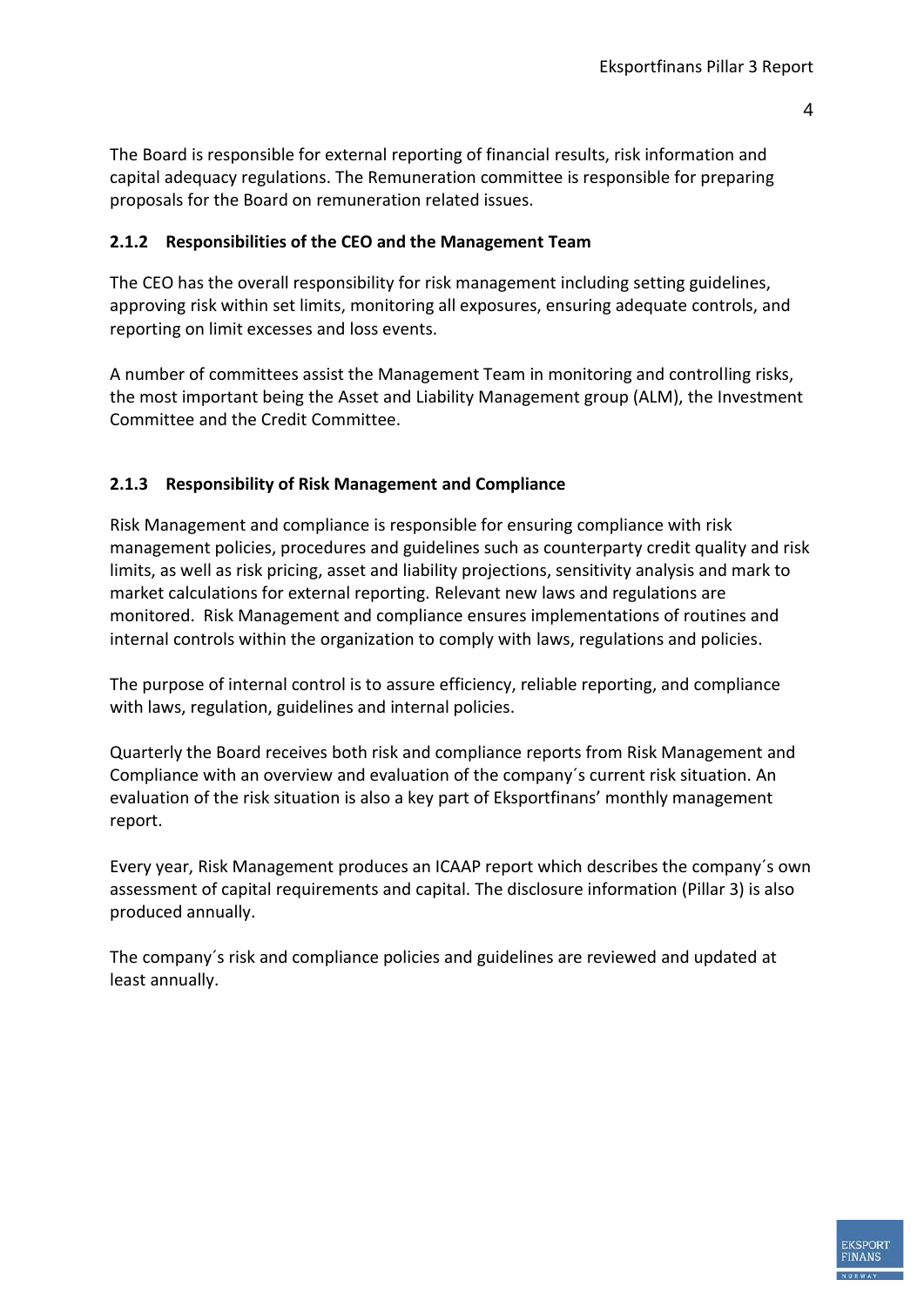#### <span id="page-6-0"></span>**3 CAPITAL ADEQUACY**

Eksportfinans had a core capital ratio of 156.6 percent at year-end 2021 (124.5 percent at year-end 2020). As of December 31, 2021 minimum capital requirements calculated for credit risk and operational risk were NOK 296 million (8 percent of the risk-weighted assets).

In addition, the company shall have NOK 296 million (8.0 percent of risk-weighted assets) to comply with the buffer requirements (capital conservation buffer, systemic risk buffer and counter-cyclical buffer).

Leverage ratio was 56.3 percent by December 31, 2021 compared to 41.5 percent as of December 31, 2020.

The Internal Capital Adequacy Assessment Process (ICAAP) is conducted annually and Eksportfinans' capital strategy will be based on an assessment of the risk level in the organisation supplemented by the effect of various stress scenarios. Eksportfinans always complies with regulatory capital requirements.

Capital is intended as a buffer against risks that the company is exposed to from its business operations.

#### <span id="page-6-1"></span>**3.1 Capital base**

The tables below provide information on regulatory capital, including core capital and supplementary capital. All tables are linked to regulatory reporting and are based on figures as of December 31, 2021.

#### **Minimum capital requirements for different risk categories**

| <b>NOK</b> million                        | 31 Dec. 21 | 31 Dec. 20 |
|-------------------------------------------|------------|------------|
| Credit risk                               | 258        |            |
| Government                                | 0          | 0          |
| Local and regional authorities            | 42         | 25         |
| Government owned corporations             | 0          | 0          |
| Multilateral development banks            | O          | 0          |
| <b>Institutions</b>                       | 152        | 231        |
| <b>Enterprises</b>                        | O          | 0          |
| Security for property                     | 0          | 0          |
| Other commitments                         | 2          | 2          |
| Securitisation                            | 0          | 0          |
| Market risk                               | ŋ          | 0          |
| Operational risk                          | 26         | 29         |
| <b>CVA</b>                                | 73         | 86         |
| <b>Total minimum capital requirements</b> | 296        | 373        |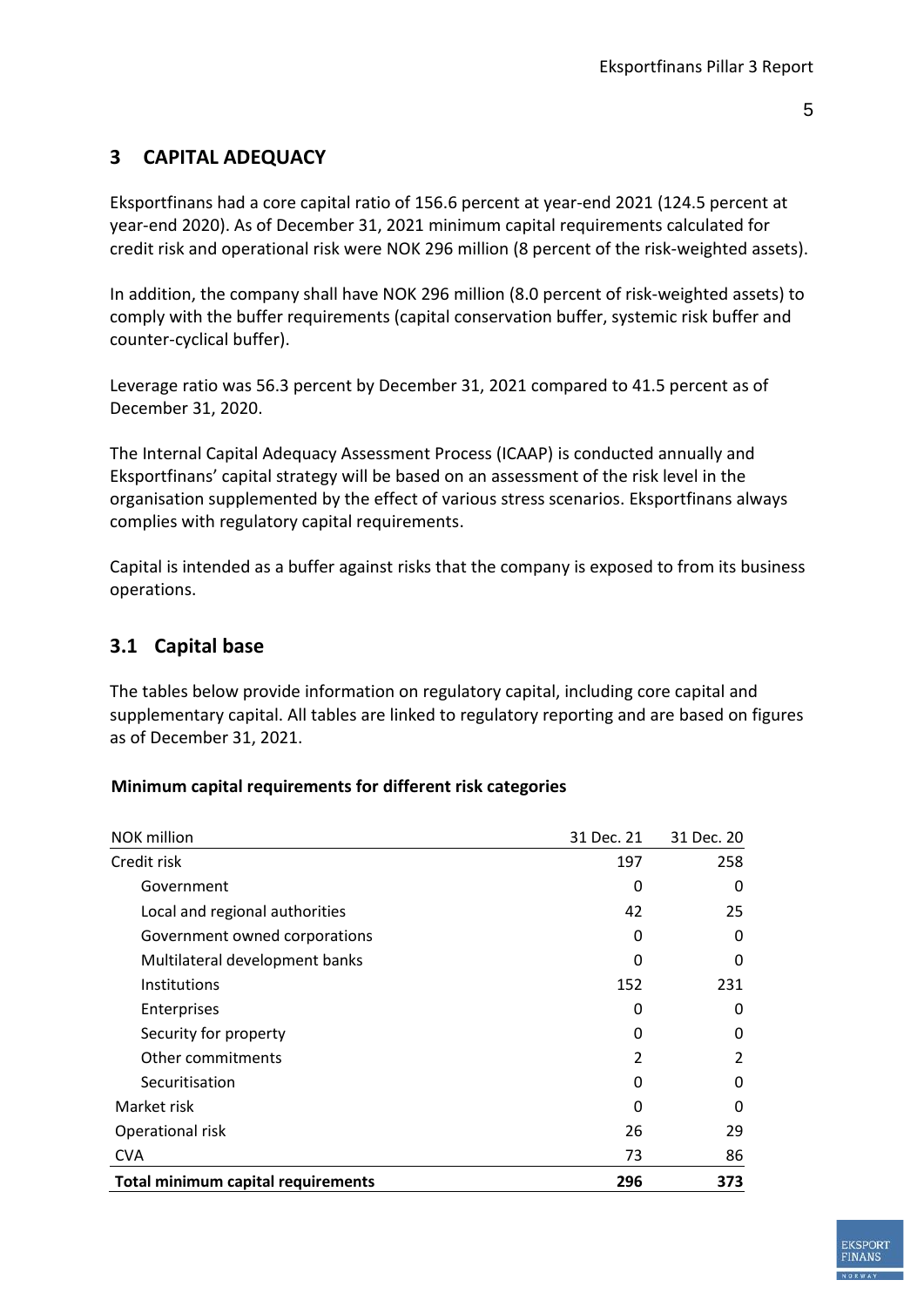#### **Specification of risk-weighted assets:**

The table below gives an overview of the company's assets as of December 31, 2021 and the assets secured by guarantees. Credit loss only occurs if both the borrower and the guarantor are in breach with their obligations. **Risk-**

|                                           |                               |                |                 | nısn-     |
|-------------------------------------------|-------------------------------|----------------|-----------------|-----------|
|                                           |                               | <b>Nominal</b> |                 | weighted  |
|                                           |                               | exposure       |                 | assets    |
| <b>NOK million</b>                        |                               | 31 Dec.21      | Risk weight (%) | 31 Dec.21 |
| Loans                                     | Guarantees from banks         | 554            | 20              | 111       |
|                                           | Direct to banks               | 546            | 20              | 109       |
|                                           | <b>Guarantees from EKSFIN</b> | 284            | O               | 0         |
|                                           | Guarantees from banks         | 132            | 50              | 66        |
|                                           | Direct to municipalities      | 25             | 20              | 5         |
|                                           | Corporate loans               | 6              | 100             | 6         |
|                                           | Loans to employees            | 3              | 35              | 1         |
| Securities                                | Liquidity portfolio           | 7.489          |                 | 1.607     |
| Financial derivatives and                 |                               | 1.142          |                 | 460       |
| Other                                     | NOK 0,4 bill. deposits        | 405            |                 | 95        |
| Off-balance transactions                  |                               |                |                 | 0         |
| Operational risk                          |                               |                |                 | 324       |
| Currency risk                             |                               |                |                 | 0         |
| <b>CVA</b>                                |                               |                |                 | 916       |
| Total                                     |                               | 10.586         |                 | 3.700     |
| Total risk-weighted assets / Total assets |                               |                |                 | 35,0%     |

The graph below shows the development of risk-weighted assets over the past four years.



#### **Risk-weighted assets**

Eksportfinans` risk-weighted assets came to NOK 3 700 million at year-end 2021, reduced from NOK 4 658 million from previous year.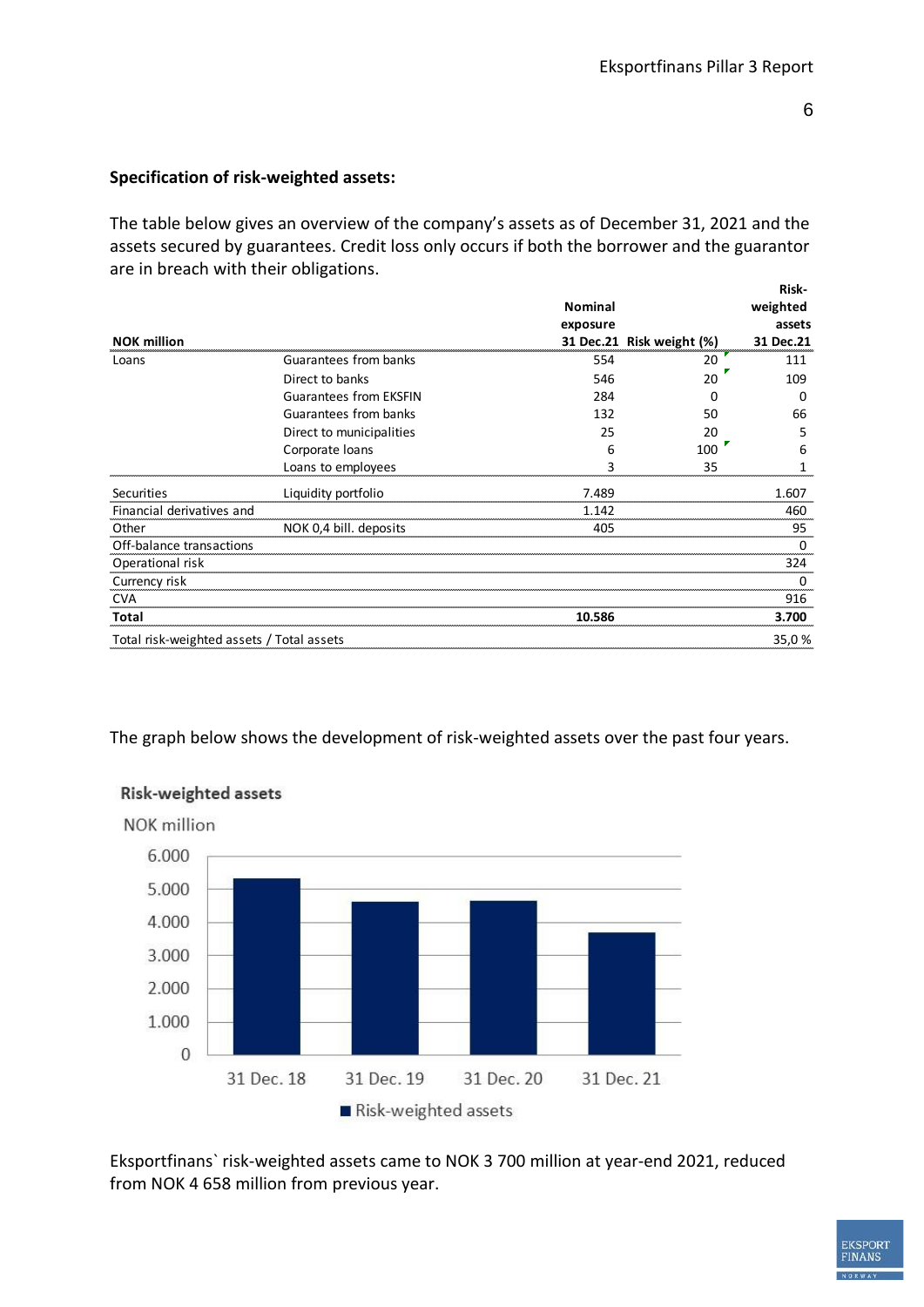The table below shows the development of capital adequacy during the past four years.

#### **Capital adequacy 2018-2021:**

| <b>NOK million</b>              | 31 Dec. 21 | 31 Dec. 20 | 31 Dec. 19 | 31 Dec. 18 |
|---------------------------------|------------|------------|------------|------------|
| Share capital                   | 2.771      | 2.771      | 2.771      | 2.771      |
| Share premium reserve           | 0          | 0          | 0          | $\Omega$   |
| Reserve for unrealized gains    | 204        | 251        | 282        | 322        |
| Other equity                    | 3.115      | 3.324      | 3.413      | 3.328      |
| Total equity                    | 6.090      | 6.346      | 6.466      | 6.421      |
| Declared dividends              | 0          | (44)       | (106)      | 0          |
| Capital contribution securities | $\Omega$   | 0          | 0          | 0          |
| Deductions                      | (296)      | (505)      | (547)      | (341)      |
| Additions                       |            |            |            |            |
| Total core capital              | 5.794      | 5.797      | 5.813      | 6.080      |
| Subordinated debt               | 0          | 0          | 0          | 0          |
| Additions                       | 0          | 0          | 0          | O          |
| Additional capital              | $\Omega$   | 0          | 0          | 0          |
| Total risk capital              | 5.794      | 5.797      | 5.813      | 6.080      |
| Risk weighted assets            | 3.700      | 4.658      | 4.633      | 5.336      |
| Core capital adequacy (%)       | 156,6%     | 124,5 %    | 125,5 %    | 113,9 %    |
| Capital adequacy (%)            | 156,6%     | 124,5 %    | 125,5%     | 113,9%     |



**Capital adequacy ratio**

At year-end 2021 total core capital was NOK 5 794 million, compared to NOK 5 797 the previous year. The core capital ratio was 156,6 percent at year-end 2021 compared to 124,5 percent at year-end 2020.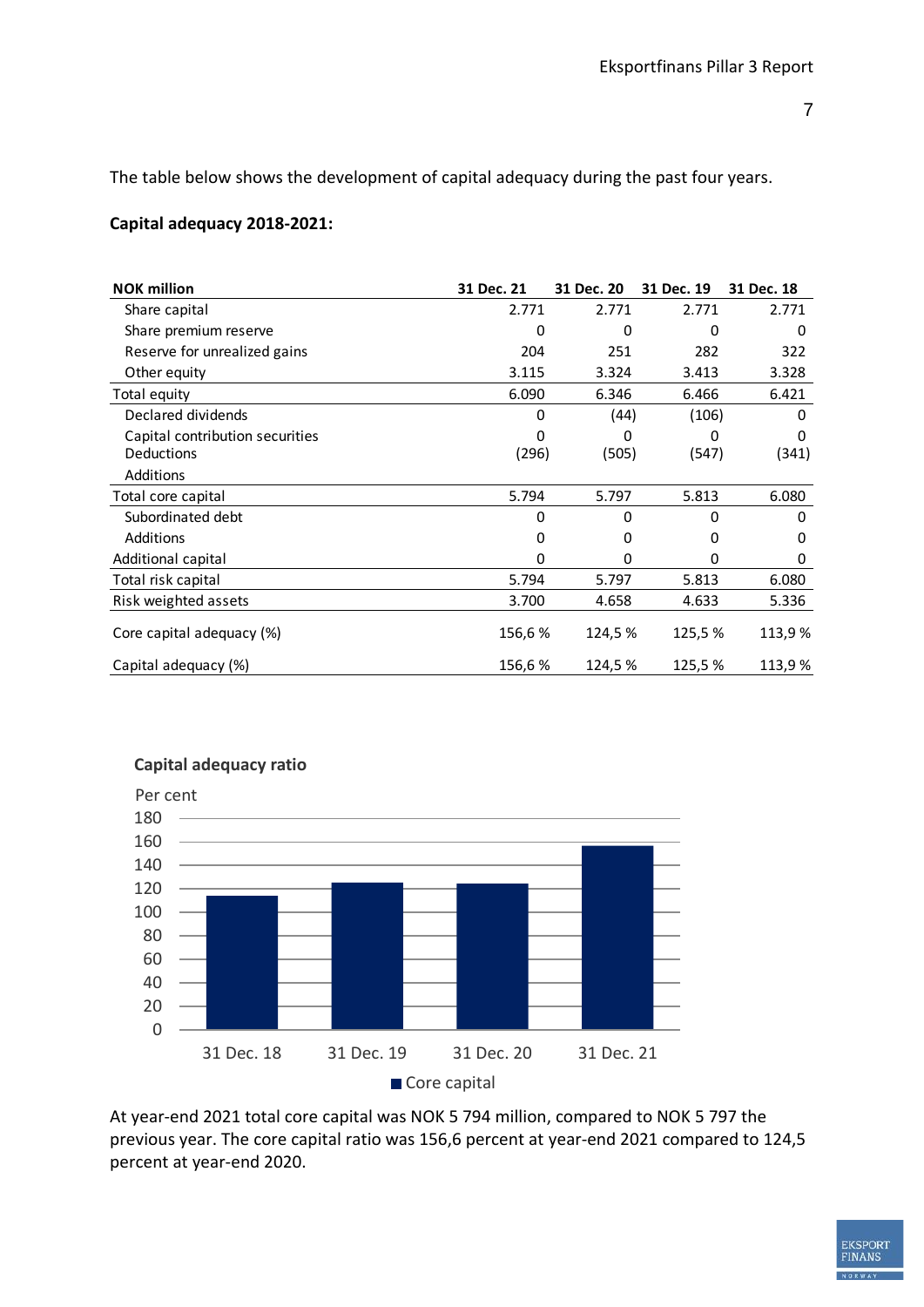#### <span id="page-9-1"></span><span id="page-9-0"></span>**4 ICAAP AND ECONOMIC CAPITAL**

#### **4.1 Internal capital adequacy assessment process (ICAAP)**

According to Pillar 2 of the capital adequacy regulations institutions are required to use their own process of self-assessment of capital requirements and capital (internal capital adequacy assessment process, ICAAP). This requires an overall and total risk estimation and evaluation. From this, capital requirements, including robustness of a three-year adverse scenario are determined. In connection with this process, the liquidity process is reviewed in the internal liquidity adequacy assessment process (ILAAP). The ICAAP document, which includes ILAAP, is reviewed and approved by the Board every year.

The assessment of capital under Pillar 1 and 2 is based on different methodologies. Eksportfinans analyses all material risk categories for the company and calculates capital requirements for every risk category. For categories with regulatory minimum capital requirements (credit risk, market risk and operational risk), Pillar 2 calculations are compared to the minimum requirements. If Pillar 2 suggests a higher capital requirement than Pillar 1 then the difference is added as the Pillar 2 add-on. Pillar 2 assessments provide additional capital for credit, market and operational risk as shown in the figure above.

Liquidity risk is controlled by limits and guidelines through active management and frequent ALM committee meetings. The liquidity is analyzed under different stress conditions and complies with LCR requirements. The company does not calculate capital for liquidity risk.

#### <span id="page-9-2"></span>**4.2 Capitalisation strategy, capital target and risk tolerance**

Every year The Board of Directors has a strategy meeting to discuss market developments, future focus areas and capital requirements. The capital strategy defines how capital management supports the business areas.

The primary objectives of the company's capital management are to have a sound capital base and to ensure compliance with externally imposed capital requirements.

The total capital assessment is based on an expected balance sheet development for the next three years and the robustness of consequences of a significant negative event in a three-year adverse scenario.

Pillar 1 has a set of minimum requirements. The company performs an assessment process to determine the level of capital and to what extent these minimum requirements are sufficient. In the internal assessment of other key risks, both qualitative and quantitative methods are taken into account. The majority of capital required is to cover credit risk. Since part of the loan portfolio (63 percent) is guaranteed by governments and highly rated banks, the portfolio is considered to have a low risk profile. The company evaluates that capital allocated to credit risk under Pillar 1 is sufficient to cover total credit risk.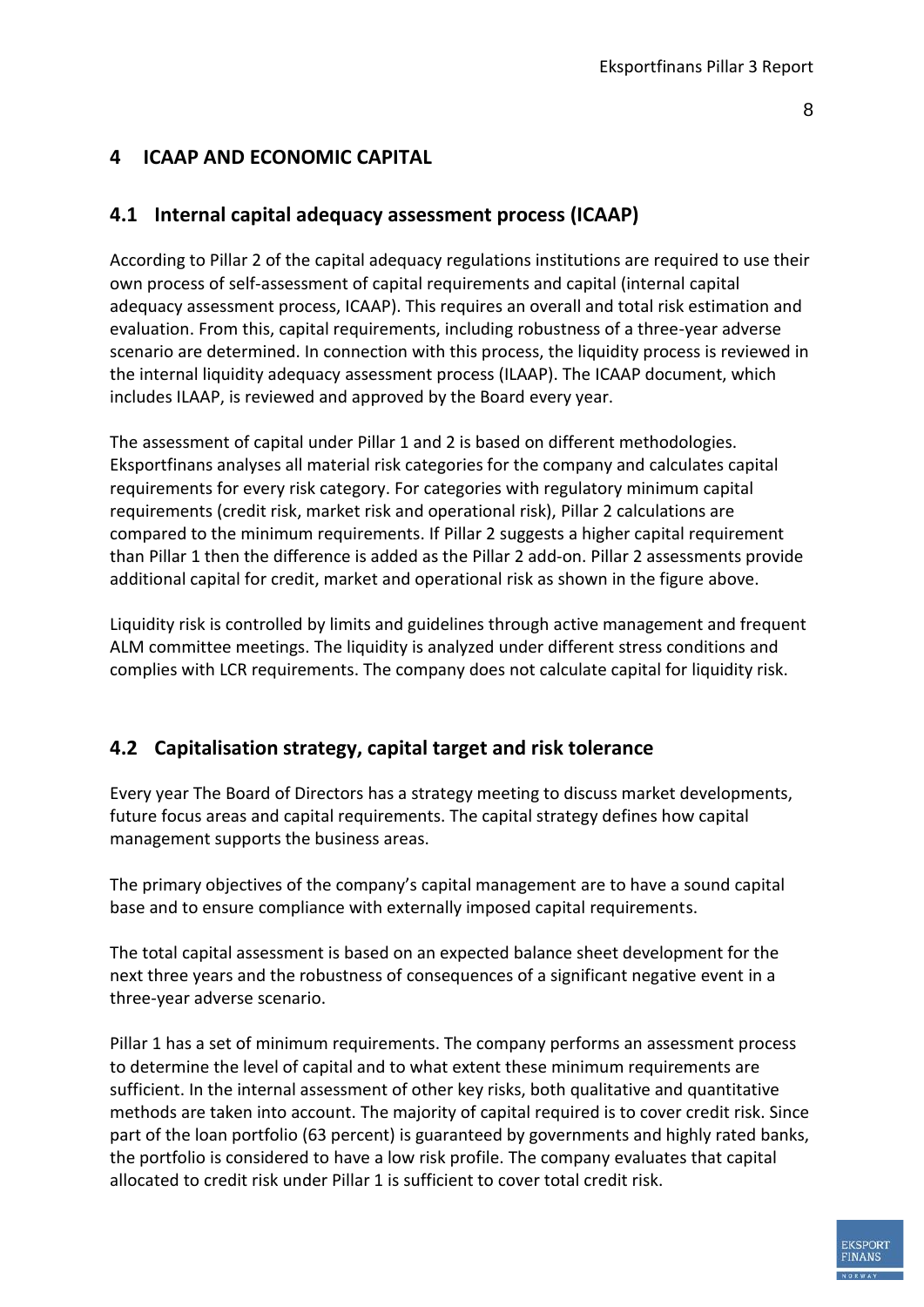**EKSPORT** 

In addition to the minimum capital requirements the company shall have additional capital to comply with the buffer requirements.

In Pillar 2, risk areas considered for additional capital are credit risk, market risk (credit spread risk, currency risk and interest rate risk), operational risk, liquidity risk, concentration risk and business/strategic risk.

Large exposure: Finally, an additional assessment of capital to comply with external rules and regulations is conducted. To meet the EU's CRD large exposures regulations, which set a limit of maximum 25 percent of regulatory capital per single client, the company currently holds another capital buffer.

Total capital calculations determine a risk- based capital requirement for the company. Capital adequacy is currently above the internally set risk capital level. Through the ICAAPprocess, the Board has decided that the company´s risk capital level is NOK 1.8 billion, including capital to cover large exposure regulations, future economic downturns and possible future capital regulations.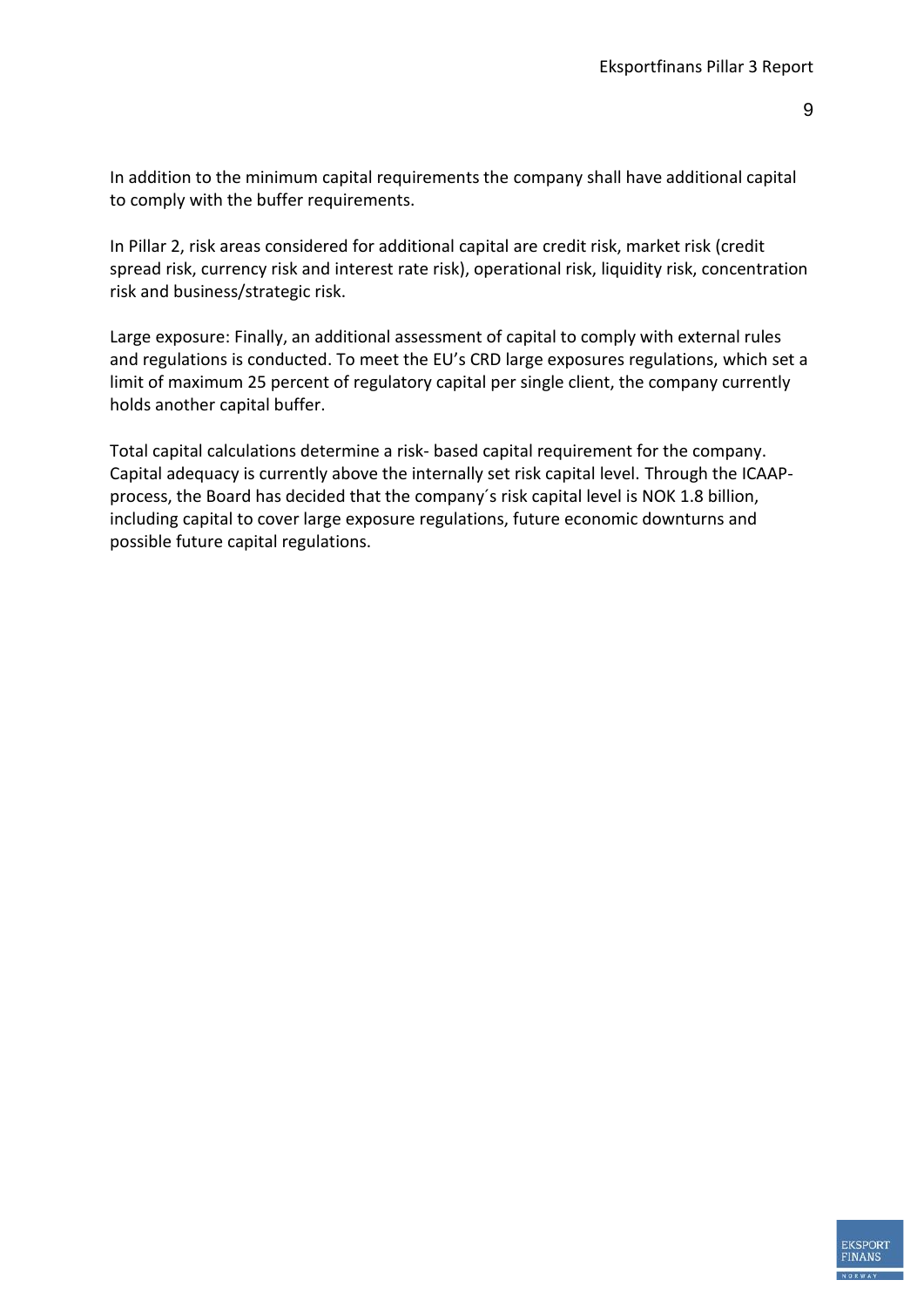#### <span id="page-11-1"></span><span id="page-11-0"></span>**5 ASSESSMENT OF CAPITAL REQUIREMENT**

#### **5.1 Credit risk**

Eksportfinans' credit risk is the risk of loss due to defaults on loans with guarantees where both the debtor and the guarantor default, defaults on loan contracts for direct loans, defaults on derivative agreements if a swap counterparty defaults and defaults of interest and principal payments on investments.

The company's credit portfolio consists of guarantors and counterparties with high credit ratings. Loans are generally guaranteed by Governmental entities or banks. Eksportfinans is exposed to credit risks through loans to the export industry/guarantors, towards issuers of securities, and to swap counterparties.

Capital allocated to credit risk is calculated with the Basel II standardised approach in Pillar 1. Eksportfinans is exposed to financial institutions through direct exposure, guarantee exposure, derivative exposure and exposures from investments in the liquidity-portfolio.

#### <span id="page-11-2"></span>**5.1.1 Portfolio information**

As shown in the table below, the company has a portfolio of high credit quality.

#### **Aggregated credit exposure per rating class as of December 31, 2021:**

**NOK million**

| Rating                  | Loans<br>unsecured | Loans<br>guaranteed | <b>Total Loans</b> | Liquidity reserve<br>portfolio | Total |
|-------------------------|--------------------|---------------------|--------------------|--------------------------------|-------|
| <b>AAA</b>              | 25                 | 284                 | 309                | 4.316                          | 4.625 |
| AA+/AA/AA-              | 400                | 552                 | 952                | 216                            | 1.168 |
| $A+}/A/A-$              | 0                  | 128                 | 128                | 958                            | 1.086 |
| No international rating | 156                |                     | 156                | 1.975                          | 2.131 |
| Total                   | 581                | 964                 | 1.545              | 7.465                          | 9.010 |

Approximately NOK 1 billion of the loan- portfolio is guaranteed either by Eksfin (tidl. GIEK) or by highly rated banks. The rest of the loan portfolio consist of direct loans mainly to regional Norwegian savings bank.

Eksportfinans holds a portfolio of liquid securities that consists of senior unsecured and covered bonds with an AA average rating.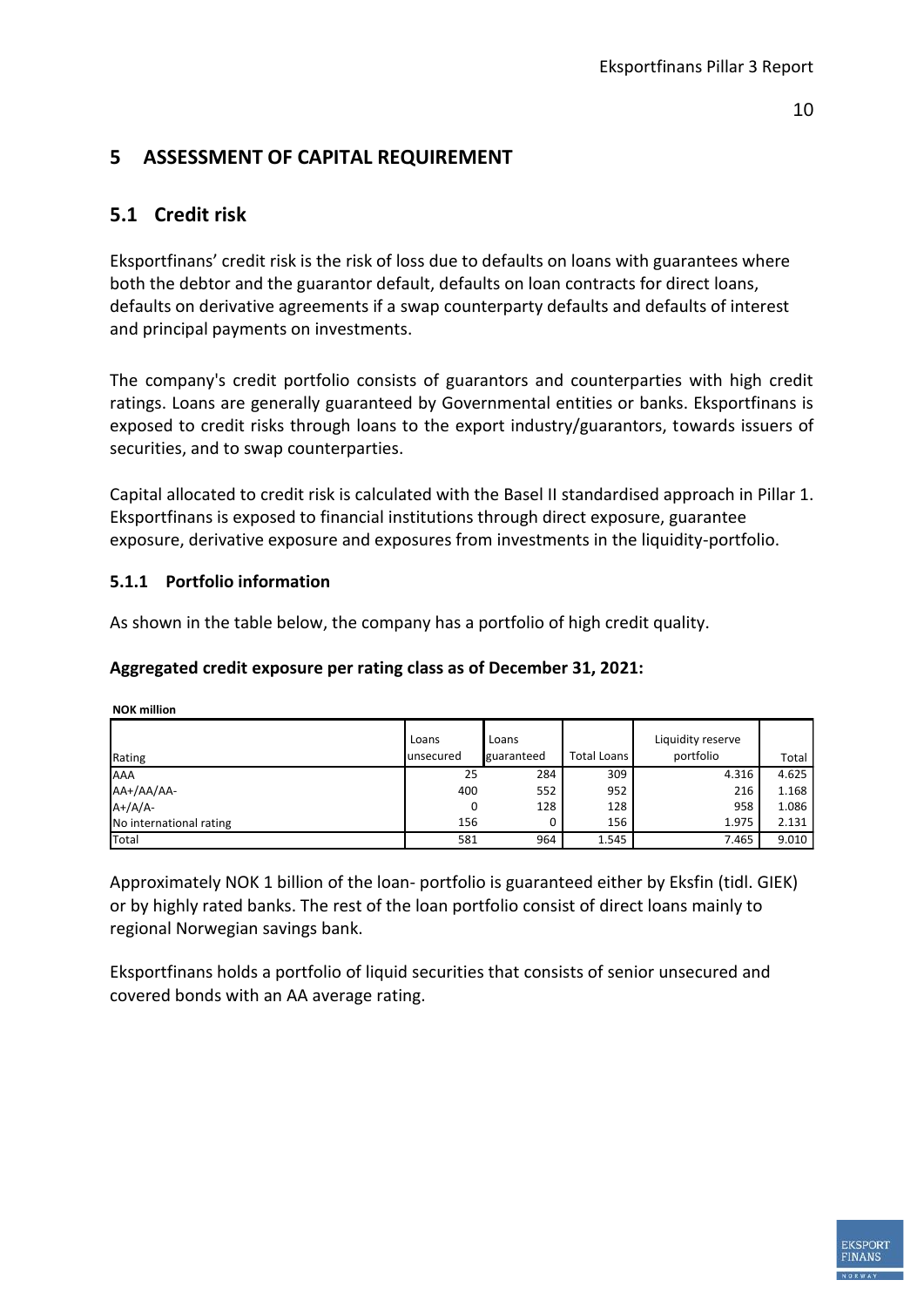#### **Total credit exposure split by geography:**

The graph below shows the geographic distribution of the company`s credit exposure (loans and securities) for the last four years. Loans are categorized by reference to the country of the guarantor.



#### **NOK million**

#### **Total credit exposure split by maturity:**

The following table shows the total credit exposure split by maturity as of December 31, 2021.

|             |       | From                | From      | From       |         |       |
|-------------|-------|---------------------|-----------|------------|---------|-------|
|             | Up to | 1 month             | 3 months  | 1 vear     | Over    |       |
| NOK million |       | 1 month to 3 months | to 1 year | to 5 years | 5 years | Total |
| Loans       |       | 120                 | 259       | 895        | 271     | 1.545 |
| Securities  | 310   | 1.485               | 651       | 4.991      |         | 7.437 |

#### **Total loans outstanding at year-end:**

The table below shows the loans outstanding at year-end for the past four years.

| NOK million                                           | 31.Dec 21 | 31.Dec 20 | 31.Dec 19 | 31.Dec 18 |
|-------------------------------------------------------|-----------|-----------|-----------|-----------|
| Ships 50%                                             | 103       | 449       | 1.668     | 3.491     |
| Capital goods 33%                                     | 434       | 729       | 2.466     | 2.843     |
| Export-related and international activities 9%        | ٠         | 644       | 858       | 1.017     |
| Direct loans to Norwegian local government sector 5   | 458       | 499       | 540       | 580       |
| Munipal-related loans to other credit institutions 4% | 550       | 700       | 700       | 700       |
| Loans to employees 0%                                 |           | 3         |           |           |
| Total nominal amount                                  | 1.548     | 3.024     | 6.237     | 8.636     |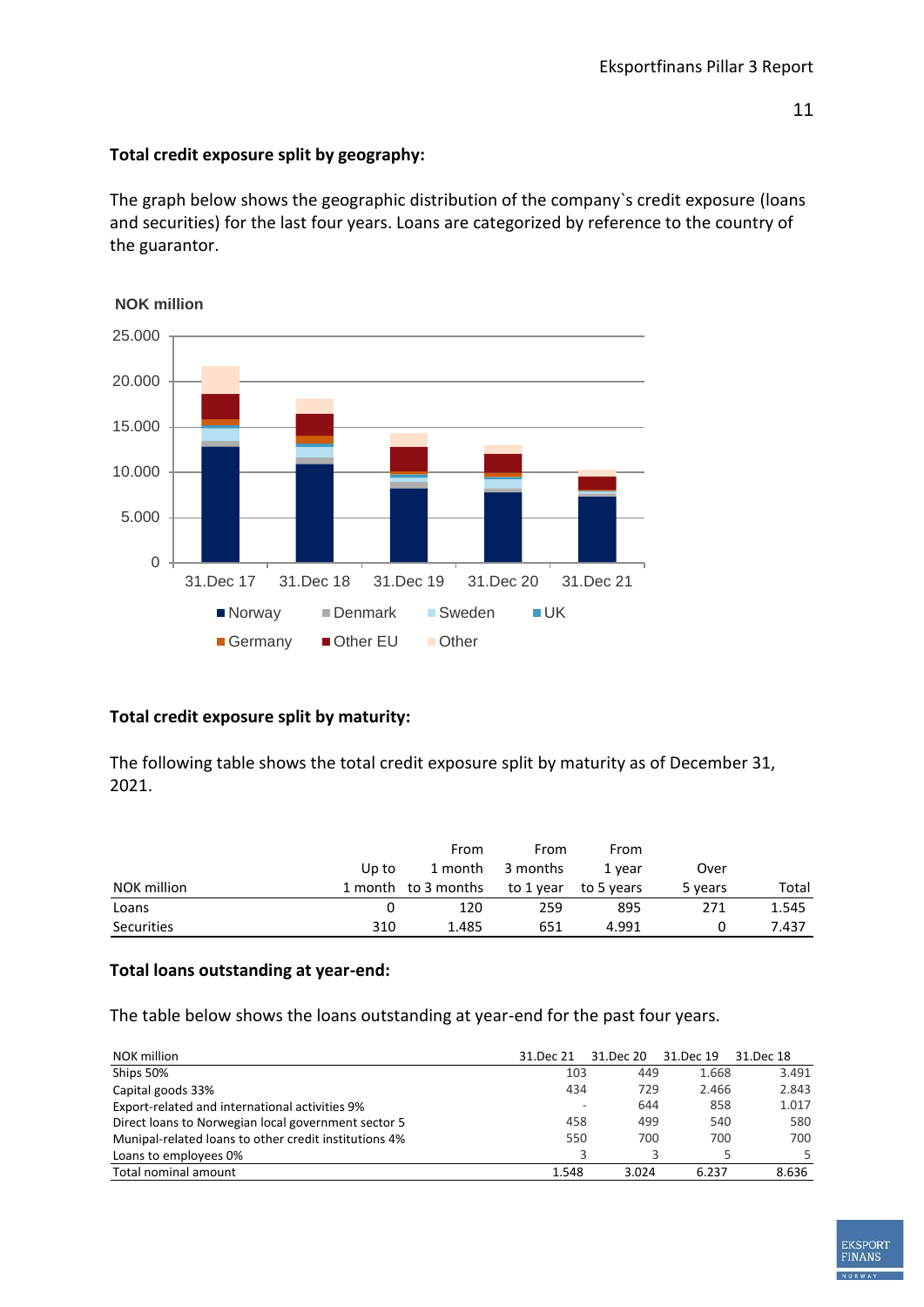#### **Other export-related and international activities:**

| <b>NOK million</b> | 2021                     | 2020                     | 2019                     | 2018  |
|--------------------|--------------------------|--------------------------|--------------------------|-------|
| Shipping           | 449                      | 644                      | 858                      | 970   |
| Real estate        | $\overline{\phantom{a}}$ | $\overline{\phantom{0}}$ | $\overline{\phantom{a}}$ | 47    |
| <b>Total</b>       | 449                      | 644                      | 858                      | 1.017 |

#### **Loans past due or impaired:**

The following table sets forth the company`s loans that are past due or impaired at year end 2020 and 2021.

| NOK million                                                                                                                | 31 Dec 21 31 Dec 20 |
|----------------------------------------------------------------------------------------------------------------------------|---------------------|
| Interest and principal installment 1-30 days past due                                                                      | 4                   |
| Not matured principal on loans with payments 1-30 days<br>past due                                                         | 43                  |
| Interest and principal installment 31-90 days past due                                                                     |                     |
| Not matured principal on loans with payments 31-90<br>days past due                                                        |                     |
| Interest and principal installment more than 90 days past<br>due<br>Not matured principal on loans with payments more than |                     |
| 90 days past due                                                                                                           |                     |
| <b>Total loans past due</b>                                                                                                | 47                  |

<span id="page-13-0"></span>There were no past due or impaired loans at year end 2021

#### **5.1.2 Management and monitoring**

The limits and guidelines are reviewed by The Board on an annual basis or more frequently if necessary. Eksportfinans applies credit ratings and analyses from the major rating agencies (Moody's, Standard & Poor's) to monitor the credit quality of all guarantors and credit counterparties. The Risk Management department monitors credit limits on a daily basis. Concentration risk and counterparty credit quality status are reported to the Management Team on a monthly basis.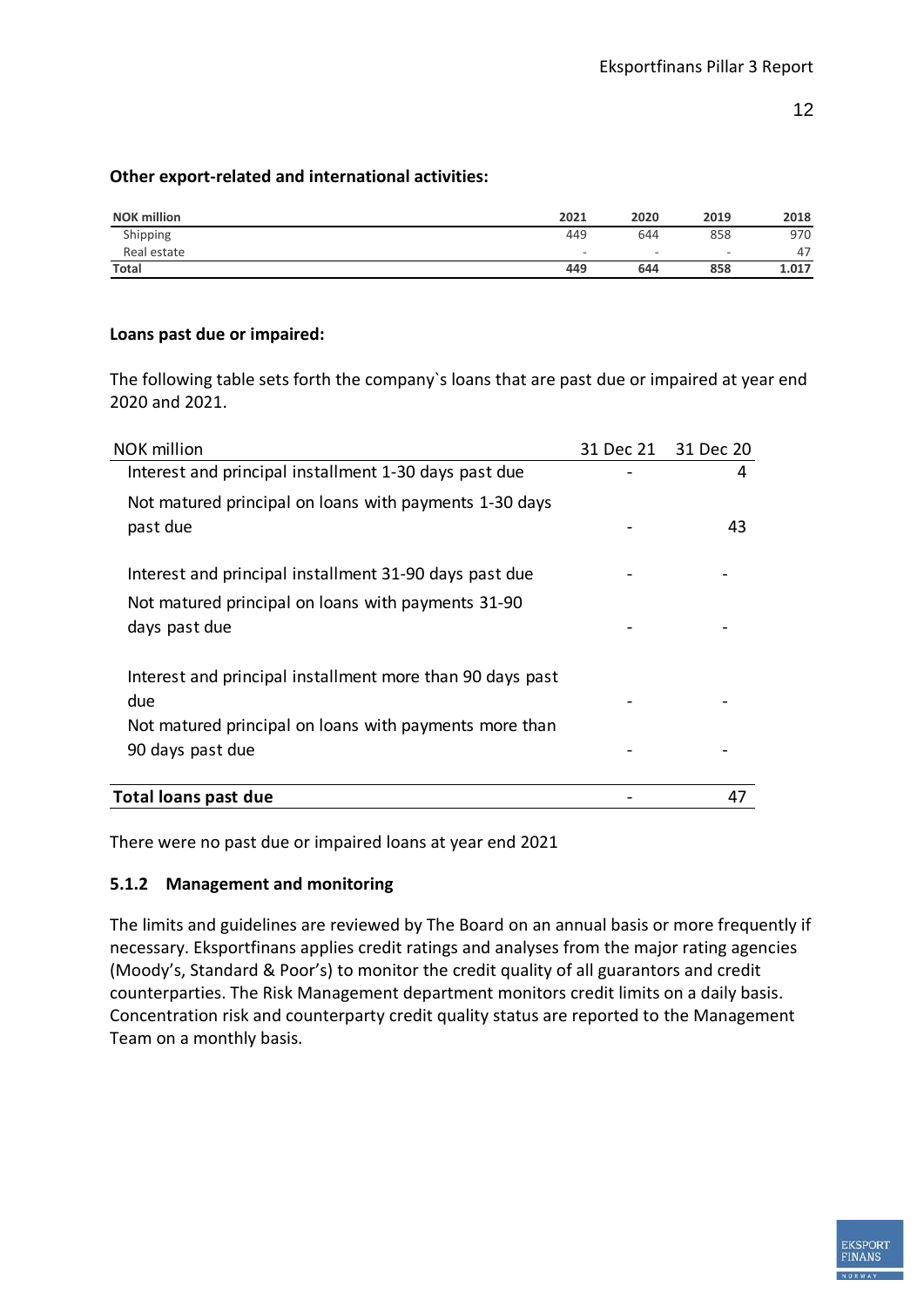#### <span id="page-14-0"></span>**5.1.3 Capital requirements for credit risk**

Under Pillar 1 Eksportfinans uses the standardised method to calculate capital for credit risk. The company considers the regulatory risk weights used for the portfolio as conservative. A high proportion of the total loans are guaranteed by highly rated banks; credit risk is therefore assumed limited.

Based on the information above, the company's Pillar 1 calculation should provide robustness against actual credit risk also in an adverse scenario.

#### <span id="page-14-1"></span>**5.1.4 Counterparty risk for derivatives**

The company's credit exposure related to counterparties on derivative agreements is governed by master agreements developed by ISDA (International Swaps and Derivatives Association). The exposure is mitigated by credit support annexes to the ISDA Master Agreements. As of December 31, 2021 the company has daily valuation of collateral with all of its counterparties. These collateral agreements enable Eksportfinans to call for cash collateral if the derivative exposure exceeds set limits.

The table below shows the exposure and risk-weighted assets for counterparty risk of the derivative portfolio as of December 31, 2021. The nominal amount is defined as the contract size (notional) and the financial instruments represent the market value (MTM) of the derivative portfolio. On a portfolio level, there is a positive net amount of financial instruments after netting due to differences in MTM between Eksportfinans and the counterparties, including posted threshold and independent amounts to the counterparties as a result of the company`s rating.

| NOK million                                | Nominal<br>amount | Financial<br>instruments<br>(MTM) | Financial<br>collateral | Net financial default<br>instruments<br>on balance | Exposure at<br>$(EAD) -$<br>discounted | RWA for<br><b>CVA</b> |
|--------------------------------------------|-------------------|-----------------------------------|-------------------------|----------------------------------------------------|----------------------------------------|-----------------------|
| Derivative portfolio<br>as of Dec 31, 2021 | 7.906             | 238                               | 122                     | 360                                                | 356                                    | 744                   |

The company has applied the standardized approach in the calculation of CVA (Credit Valuation Adjustment) risk. In the table above, the CVA risk of the counterparties has been aggregated on a total portfolio level. The risk-weighted asset (RWA) for CVA is the basis for how much capital the company needs to set aside to account for potential mark-to-market losses on the derivatives.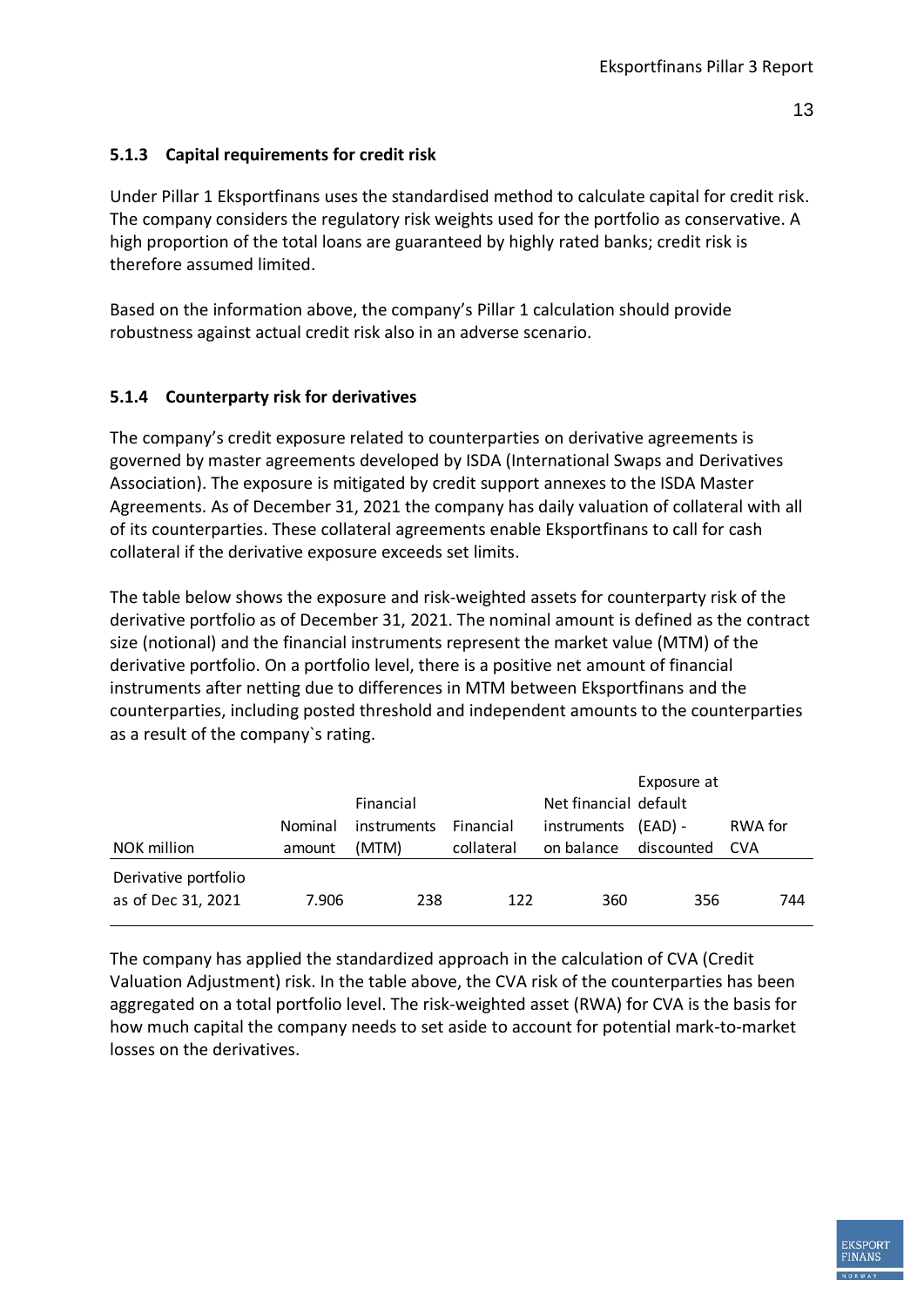#### <span id="page-15-0"></span>**5.2 Market risk**

Market risk is the risk of loss due to an adverse move in the market value of an asset, a liability or a derivative contract. For Eksportfinans the market value of the net positions will primarily depend on general interest rates, specific interest rates (credit spreads) and foreign exchange rates. A potential loss of derivate contracts could also increase Eksportfinans' market risk.

#### <span id="page-15-1"></span>**5.2.1 Management and monitoring**

The company applies various hedging strategies to manage interest rate risk, currency risk and other market-related risks in alignment with the company's limits.

Credit spread sensitivity is calculated per business area and reported monthly to the Management Team and The Board.

Eksportfinans has quantitative measures in order to monitor the company's exposure to market risks. These include:

- Risk limits for currency exposure.
- Risk limits for interest rate risk.
- "Early warning" limits per security for the liquidity portfolio. If these "early warning" limits are exceeded, the investment committee will meet and recommend further action.
- Risk limits for credit spread sensitivity.

The company's system for management and control of market risk is regularly evaluated by internal and independent external control functions. The external controls are most often performed by the company's auditor.

#### <span id="page-15-2"></span>**5.2.2 Capital requirement for market risk**

The company uses the standardized method for the calculation of minimum capital requirements. Additional capital requirements are considered for credit spread risk, currency risk and interest rate risk to cover market risk under Pillar 2.

Effective from December 31, 2020, the Company has changed its classification of the securities portfolio from trading to non-trading according to article 102-106 in the Capital Requirements Directive (CRD IV/CRR). Because of this change, there is no market risk in Pilar 1.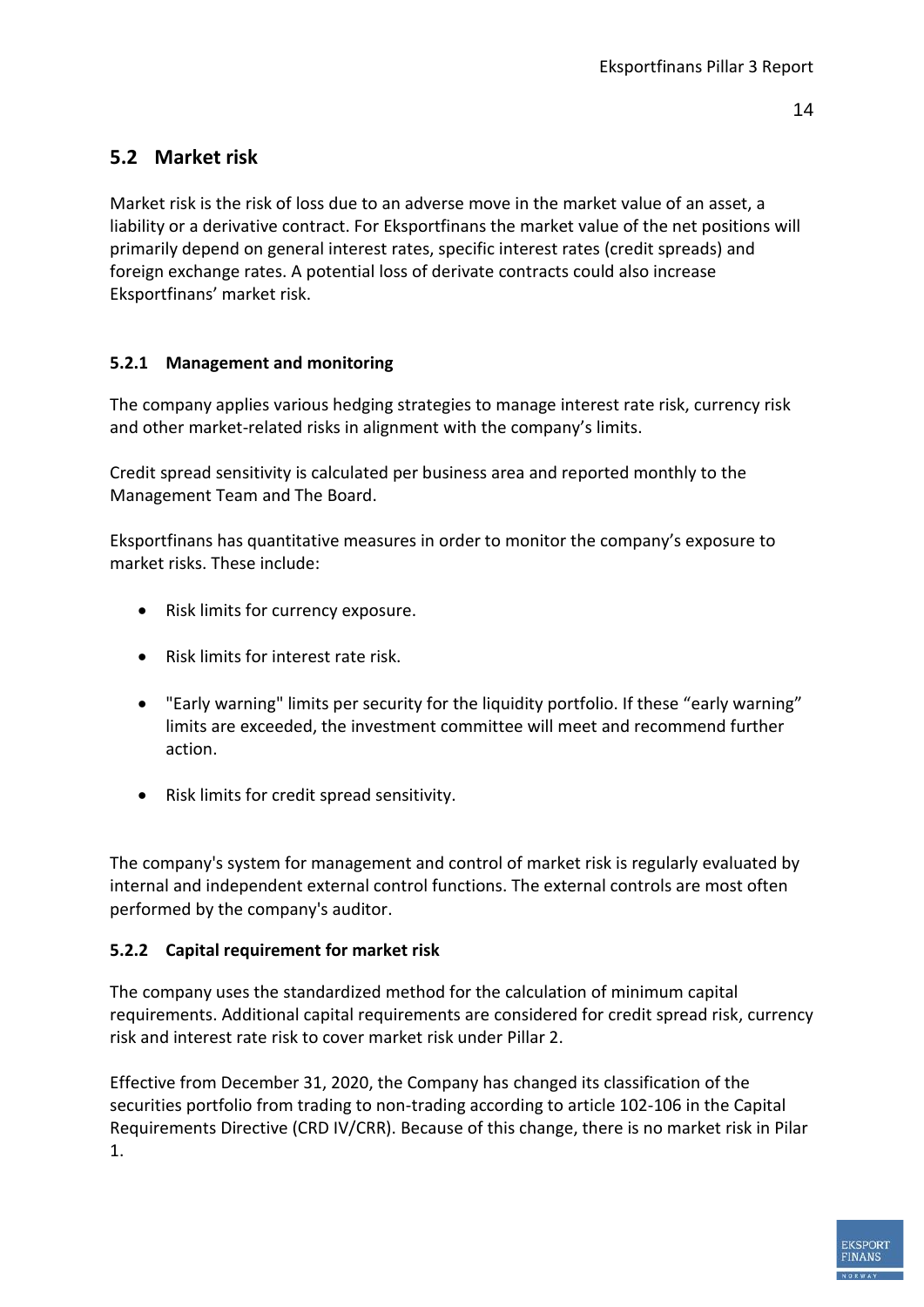#### <span id="page-16-0"></span>**5.3 Operational risk**

Operational risk is defined as the risk of loss resulting from inadequate or failed internal processes or systems, human errors or external events in all of the company's business areas.

#### <span id="page-16-1"></span>**5.3.1 Management and monitoring**

Operational risk is inherent in all activities performed by Eksportfinans. Prudent management of operational risk is critical in order to maintain a low overall risk level. Historically, the losses due to operational risk in Eksportfinans have been low. Eksportfinans works continuously to develop operational risk and internal control.

Operational risks are reduced through increased focus on regulations concerning the use of information and communication technology (ICT Regulations), procedure manuals, training programs, ethical guidelines and a separate compliance function. Focus related to IT risk and the risk of cyberattack has increased. Contingency plans have been refined and updated. The company's framework for managing and controlling operational risk is the responsibility of the Risk Management and compliance team.

The company is also audited and receives reporting from external parties such as external auditors, internal auditors, regulators and rating agencies. Annually, the Management Team will review the company's major risks in a risk workshop facilitated by the internal auditor.

Eksportfinans has various contingency plans that will take effect in the case of unexpected events.

#### <span id="page-16-2"></span>**5.3.2 Capital requirement for operational risk**

Eksportfinans utilizes the basic indicator approach for calculating capital to cover operational risk under Pillar 1. Additional capital for operational risk based on the Pillar 2 assessments, is also added to Eksportfinans' capital requirements.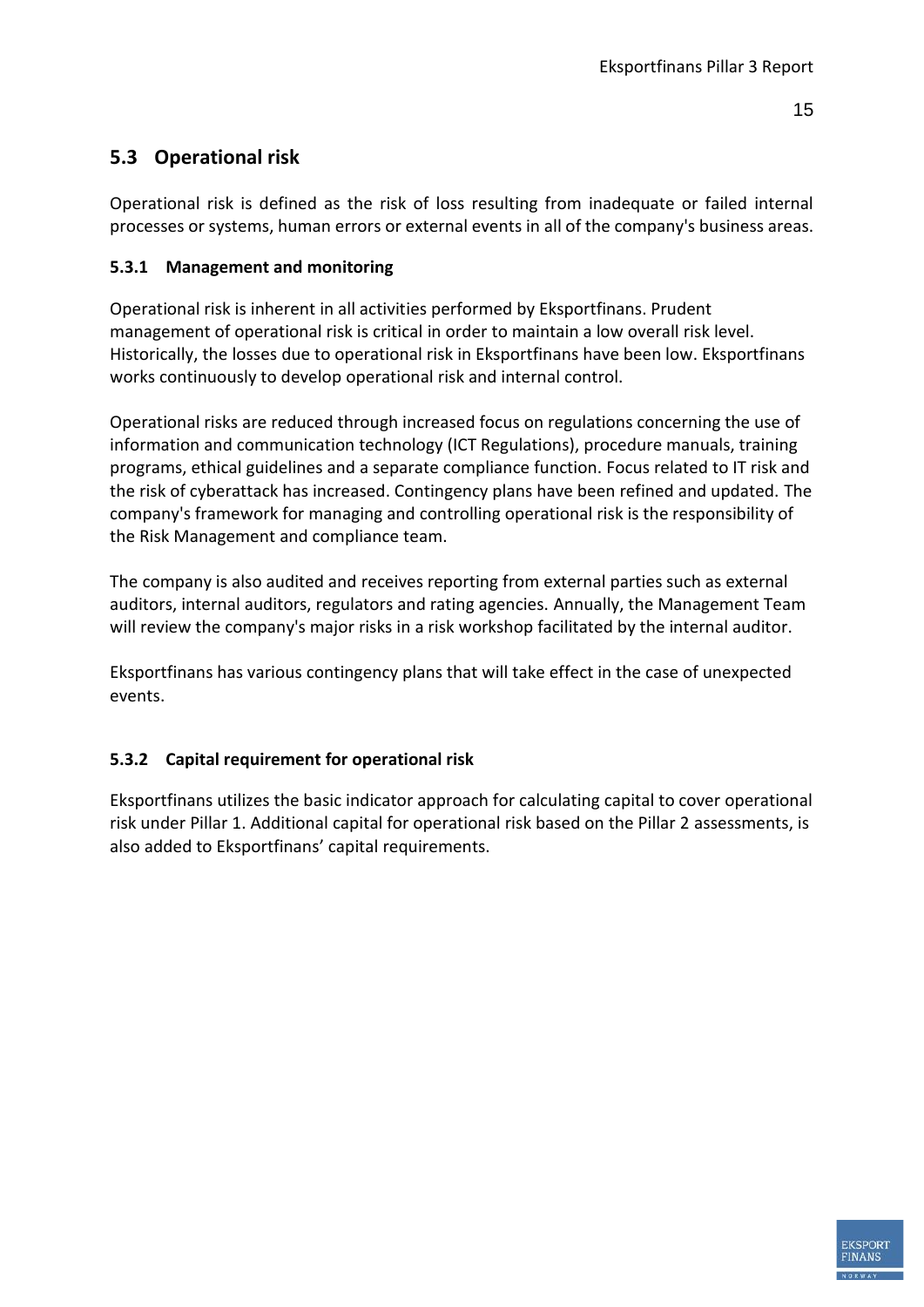#### <span id="page-17-0"></span>**6 Liquidity situation (ILAAP)**

As part of the ICAAP process, the liquidity situation is reviewed in the internal liquidity adequacy process (ILAAP).

Liquidity risk is managed by limits and guidelines through active management and frequent ALM committee meetings. The liquidity is analyzed under different stress conditions and complies with LCR requirements.

<span id="page-17-1"></span>Liquidity risk is defined as the company's ability to meet all debt obligations.

#### **6.1 Management and monitoring**

Eksportfinans' main focus is to ensure sufficient funds to meet future payment obligations when they become due. The liquidity portfolio consists of liquid and highly rated securities. The company manages liquidity risk both through matching maturities for assets and liabilities and through stress testing.

Different stress tests and scenario analyses are conducted regularly to ensure sufficient funds even under stressed conditions. The company manages liquidity risk against defined limits and has contingency plans if given limits are exceeded.

Eksportfinans has the following available sources of liquidity:

- A liquidity portfolio with highly rated and liquid assets.
- Sale and repurchase agreements

#### <span id="page-17-2"></span>**6.2 Liquidity regulations**

In CRR/CRD IV two additional liquidity requirements were introduced: Liquidity coverage ratio (LCR) and net stable funding ratio (NSFR). LCR requires liquidity buffers under stressed conditions over a short- term period. NFSR requires an amount of stable funding to finance loans and investments.

Eksportfinans reports LCR monthly and NFSR on a quarterly basis to the FSA.

Eksportfinans meets the minimum requirements on LCR and NSFR.

| Development in LCR and NSFR, percentage | <b>Total</b> |
|-----------------------------------------|--------------|
| LCR 31.December 2021                    | 4.901 %      |
| LCR 31.December 2020                    | 4 990 %      |
| NSFR 31.December 2021                   | 175 %        |
| NSFR 31.December 2020                   | 149 %        |